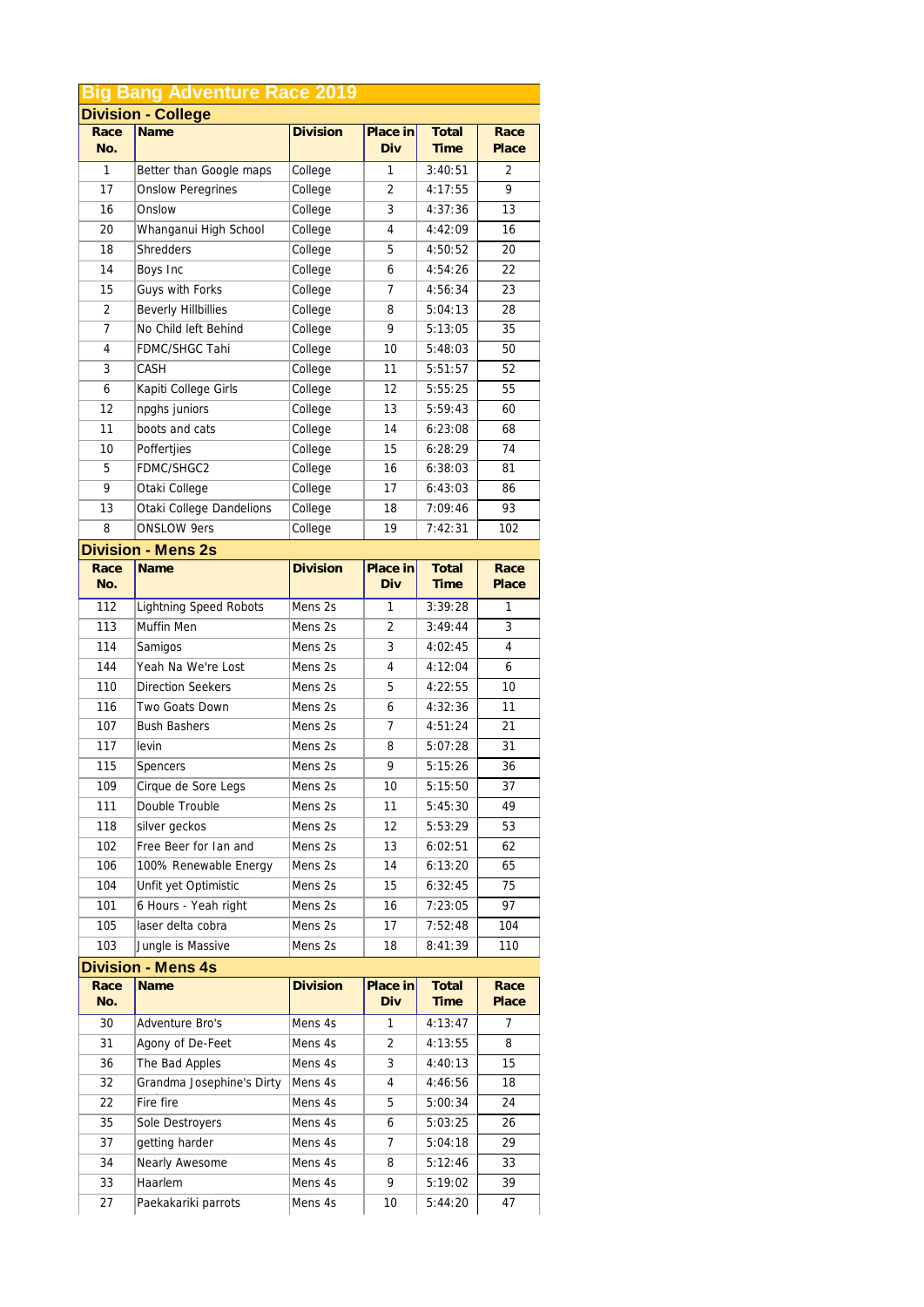| 24          | Moose Knuckles                         | Mens 4s                | 11                | 5:44:47              | 48            |
|-------------|----------------------------------------|------------------------|-------------------|----------------------|---------------|
| 26          | Oops we did it again                   | Mens 4s                | 12                | 5:59:15              | 58            |
| 23          | Four Real                              | Mens 4s                | 13                | 5:59:19              | 59            |
| 29          | Team Bob                               | Mens 4s                | 14                | 6:19:06              | 67            |
| 25          | My wife can't fight but u              | Mens 4s                | 15                | 6:23:53              | 70            |
| 28          | Straight Off The Couch                 | Mens 4s                | 16                | 8:43:15              | 111           |
|             | <b>Division - Mixed 2s</b>             |                        |                   |                      |               |
| Race<br>No. | <b>Name</b>                            | <b>Division</b>        | Place in<br>Div   | Total<br><b>Time</b> | Race<br>Place |
| 134         | Smells Like Team Spirit                | Mixed 2s               | $\mathbf{1}$      | 4:32:49              | 12            |
| 135         | Straight is Great                      | Mixed 2s               | 2                 | 4:37:54              | 14            |
| 131         | Old Tart and Fart                      | Mixed 2s               | 3                 | 4:43:10              | 17            |
| 119         | Baking on Vicks                        | Mixed 2s               | 4                 | 5:03:29              | 27            |
| 130         | It's all about the coffee              | Mixed 2s               | 5                 | 5:08:23              | 32            |
| 133         | Runabout                               | Mixed 2s               | 6                 | 5:27:00              | 41            |
| 129         | <b>Dragon Hunters</b>                  | Mixed 2s               | 7                 | 5:28:51              | 42            |
| 132         | Ruapehu Rocks                          | Mixed 2s               | 8                 | 5:29:34              | 44            |
| 48          | Nimble Negotiators                     | Mixed 2s               | 9                 | 5:39:32              | 45            |
| 128         | R & A                                  | Mixed 2s               | 10                | 5:41:05              | 46            |
| 124         | Kapiti Tri-Hards                       | Mixed 2s               | 11                | 6:02:47              | 61            |
| 120         | Blue and Jinja Stones                  | Mixed 2s               | 12                | 6:13:17              | 64            |
| 122         | Happy to finish                        | Mixed 2s               | 13                | 6:23:21              | 69            |
| 121         | Elwoods                                | Mixed 2s               | 14                | 6:37:51              | 80            |
| 125         | Lollies and Lycra                      | Mixed 2s               | 15                | 6:40:41              | 84            |
| 127         | Not fast just furious                  | Mixed 2s               | 16                | 6:42:08              | 85            |
| 126         | Manic                                  | Mixed 2s               | 17                | 7:04:26              | 91            |
| 123         | JackAI and Hide                        | Mixed 2s               | 18                | 7:35:11              | 101           |
|             | <b>Division - Mixed 4s</b>             |                        |                   |                      |               |
| Race        | <b>Name</b>                            | <b>Division</b>        | Place in          | Total                | Race          |
|             |                                        |                        |                   |                      |               |
| No.         |                                        |                        | Div               | <b>Time</b>          | Place         |
| 60          | must beat our kids                     | Mixed 4s               | $\mathbf{1}$      | 4:10:46              | 5             |
| 56          | Team Rambo                             | Mixed 4s               | 2                 | 4:49:26              | 19            |
| 55          | Lost Some Were                         | Mixed 4s               | 3                 | 5:04:26              | 30            |
| 58          | Trust Me - It'll be easy               | Mixed 4s               | 4                 | 5:13:02              | 34            |
| 54          | MAAU                                   | Mixed 4s               | 5                 | 5:21:16              | 40            |
| 59          | Welly and Co                           | Mixed 4s               | 6                 | 5:29:23              | 43            |
| 51          | Titahitians                            | Mixed 4s               | 7                 | 5:51:14              | 51            |
| 45          | Like fun only different 4              | Mixed 4s               | 8                 | 5:57:59              | 56            |
| 39          | Another Bad Idea                       | Mixed 4s               | 9                 | 5:58:49              | 57            |
| 46          | Lost series 12                         | Mixed 4s               | 10                | 6:27:57              | 73            |
| 40          | Booty and the beasts                   | Mixed 4s               | 11                | 6:33:46              | 77            |
| 44          | Here we go again                       | Mixed 4s               | 12                | 6:38:09              | 82            |
| 52          | Where's Erin?                          | Mixed 4s               | 13                | 6:54:07              | 87            |
| 41          | Frutiy Pebbles                         | Mixed 4s               | 14                | 7:01:20              | 88            |
| 50          | The Midgeeees                          | Mixed 4s               | 15                | 7:04:24              | 90            |
| 42          | Happy Days                             | Mixed 4s               | 16                | 7:05:17              | 92            |
| 38          | 3 fat bears & Golidlocks               | Mixed 4s               | 17                | 7:11:46              | 94            |
| 61          | utmb                                   | Mixed 4s               | 18                | 7:33:53              | 99            |
| 43          | Hardly Trying                          | Mixed 4s               | 19                | 7:35:06              | 100           |
| 49          | Team Awesome                           | Mixed 4s               | 20                | 8:20:44              | 108           |
| 53          | Where's Max!                           | Mixed 4s               | 21                | 8:26:53              | 109           |
| 47          | Mums and sons                          | Mixed 4s               | 22                | 10:57:23             | 112           |
|             | <b>Division - Womens 2s</b>            |                        |                   |                      |               |
| Race        | Name                                   | <b>Division</b>        | Place in          | Total                | Race          |
| No.         |                                        |                        | Div               | <b>Time</b>          | Place         |
| 143<br>136  | <b>Twisted Sisters</b><br>Bogan Bikers | Womens 2s<br>Womens 2s | $\mathbf{1}$<br>2 | 6:18:41<br>6:23:58   | 66<br>71      |